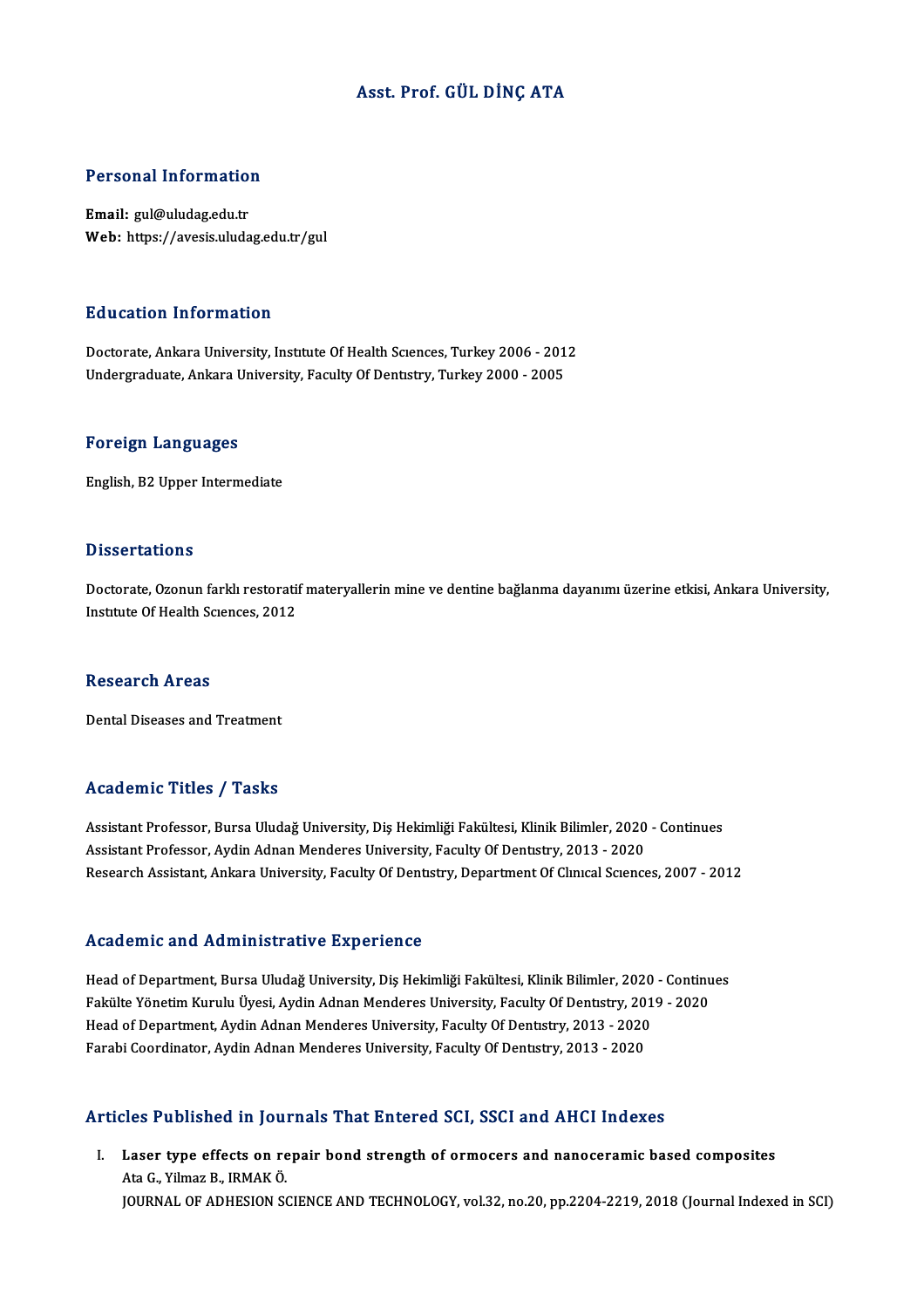- II. Effect of various teas on color stability of resin composites<br>Ato G Gelru O, Muideri A, Viumel: T. G. Tayana A, M. Effect of various teas on color stability of resin<br>Ata G., Gokay O., Mujdeci A., Kivrak T. C. , Tavana A. M.<br>AMERICAN JOURNAL OF DENTISTRY, vol 20, po 6, pp. Effect of various teas on color stability of resin composites<br>Ata G., Gokay O., Mujdeci A., Kivrak T. C. , Tavana A. M.<br>AMERICAN JOURNAL OF DENTISTRY, vol.30, no.6, pp.323-328, 2017 (Journal Indexed in SCI)<br>The visibility Ata G., Gokay O., Mujdeci A., Kivrak T. C. , Tavana A. M.<br>AMERICAN JOURNAL OF DENTISTRY, vol.30, no.6, pp.323-328, 2017 (Journal Indexed in SCI)<br>III. The visibility of secondary caries under bonding agents with two differe
- AMERICAN JOURNAL OF DENTISTRY, vol.30, no.6, pp<br>The visibility of secondary caries under bondi<br>Kursun S., Dinc G., Oztas B., Yuksel S., Kamburoglu K.<br>DENTAL MATERIALS JOURNAL, vol.31, no.6, np.975 The visibility of secondary caries under bonding agents with two different im<br>Kursun S., Dinc G., Oztas B., Yuksel S., Kamburoglu K.<br>DENTAL MATERIALS JOURNAL, vol.31, no.6, pp.975-979, 2012 (Journal Indexed in SCI) DENTAL MATERIALS JOURNAL, vol.31, no.6, pp.975-979, 2012 (Journal Indexed in SCI)<br>Articles Published in Other Journals

- rticles Published in Other Journals<br>I. Kavite dezenfektanlarının antibakteriyel özellikleri bağlanma dayanımı ve mikrosızıntı üzerine<br>Attileri derleme etes i dististică<br>Kavite dezenfekt<br>etkileri derleme<br>D<sup>iNC C</sup> Kavite<br>etkileri<br>DİNÇ G. etkileri derleme<br>DİNÇ G.<br>Atatürk Üniversitesi Diş Hekimliği Fakültesi Dergisi, vol.6, pp.66-75, 2012 (Other Refereed National Journals) DİNÇ G.<br>Atatürk Üniversitesi Diş Hekimliği Fakültesi Dergisi, vol.6, pp.66-75, 2012 (Other Refereed National Journals)<br>II. Radiopacity evaluation of composite restorative resins and bonding agents using digital and fil
- Atatürk Ünive<br>Radiopacity<br>ray systems<br>ÖZTAS R. KUI ÖZTAŞ B., KURŞUN Ş., DİNÇ G., KAMBUROĞLU K.

European Journal of Dentistry, vol.6, no.2, pp.115-122, 2012 (Refereed Journals of Other Institutions)

# Refereed Congress / Symposium Publications in Proceedings

efereed Congress / Symposium Publications in Proceedings<br>I. DİŞ HEKİMLERİNİN MEVCUT RESTORASYONLARIN TAMİRİ YA DA DEĞİŞİMİ HAKKINDAKİ<br>KARARI ARININ PROJEKTİE ANKET İLE RELİRI ENMESİ TOOR OORGIOSOT OJ INPODIAM TABRORISININ ITTO<br>DİŞ HEKİMLERİNİN MEVCUT RESTORASYONLARIN TAM<br>KARARLARININ PROJEKTİF ANKET İLE BELİRLENMESİ DİŞ HEKİMLERİNİN M<br>KARARLARININ PROJI<br>DİNÇ ATA G., ÇELİK Z. C.<br>1. Hivelararay Sağlık Bili KARARLARININ PROJEKTİF ANKET İLE BELİRLENMESİ<br>DİNÇ ATA G., ÇELİK Z. C.<br>1. Uluslararası Sağlık Bilimleri ve Multidisipliner Yaklaşımlar Kongresi, Turkey, 25 November 2021, pp.478-480

- DİNÇ ATA G., ÇELİK Z. C.<br>1. Uluslararası Sağlık Bilimleri ve Multidisipliner Yaklaşımlar Kongresi, Turkey, 25 November 2021, pp.478-480<br>II. Gebelerin Ağız Ve Diş Sağlığı Bilgi Ve Bilinç Düzeylerinin Eğitim Düzeylerine 1. Uluslararası Sağlık Bilimleri ve Multidisipliner Yaklaşı<br>Gebelerin Ağız Ve Diş Sağlığı Bilgi Ve Bilinç Düze<br>ÇELİK Z. C. , ELBEK ÇUBUKÇU Ç., DİNÇ ATA G., ÇELİK H.<br>ULUSLARARASI SAĞLIK ARASTIRMALARI KONCRESİ R Gebelerin Ağız Ve Diş Sağlığı Bilgi Ve Bilinç Düzeylerinin Eğitim Düzeylerine<br>ÇELİK Z. C. , ELBEK ÇUBUKÇU Ç., DİNÇ ATA G., ÇELİK H.<br>ULUSLARARASI SAĞLIK ARAŞTIRMALARI KONGRESİ, Bursa, Turkey, 25 August 2021<br>Farklı adariy ma CELİK Z. C. , ELBEK ÇUBUKÇU Ç., DİNÇ ATA G., ÇELİK H.<br>ULUSLARARASI SAĞLIK ARAŞTIRMALARI KONGRESİ, Bursa, Turkey, 25 August 2021<br>III. Farklı adeziv materyallerin kompozit-kompozit tamir bağlanma dayanımına etkileri<br>CELİ
- ULUSLARARASI SAĞLIK ARAŞTIRMALARI KONGRESİ, Bursa, Turkey, 25 August 2021<br>Farklı adeziv materyallerin kompozit-kompozit tamir bağlanma dayanımına et<br>ÇELİKSÖZ Ö., YILMAZ N. A. , DİNÇ ATA G.<br>2. Uluslararası Meandros Diş Heki Farklı adeziv materyallerin kompozit-kompozit tamir bağlanma dayanımına etk<br>ÇELİKSÖZ Ö., YILMAZ N. A. , DİNÇ ATA G.<br>2. Uluslararası Meandros Diş Hekimliği Kongresi, Aydın, Turkey, 22 - 24 November 2019<br>Farklı Kompozit Bezi
	-
- CELİKSÖZ Ö., YILMAZ N. A. , DİNÇ ATA G.<br>2. Uluslararası Meandros Diş Hekimliği Kongresi, Aydın, Turkey, 22 24 November 2<br>IV. Farklı Kompozit Rezinlerin Ph Ve Termal Siklus Sonrası Tamir Edilebilirliği 2. Uluslararası Meandros Diş Heki<br>Farklı Kompozit Rezinlerin Ph<br>BALIN E., YILMAZ B., DİNÇ ATA G.<br>TDP 25. Uluslararası Dishekimliği Farklı Kompozit Rezinlerin Ph Ve Termal Siklus Sonrası Tamir Edilebilirliği<br>BALIN E., YILMAZ B., DİNÇ ATA G.<br>TDB 25. Uluslararası Dişhekimliği Kongresi, İstanbul, Turkey, 4 - 07 September 2019<br>DIREKT KOMPOZIT RESTORASYONI
- BALIN E., YILMAZ B., DİNÇ ATA G.<br>TDB 25. Uluslararası Dişhekimliği Kongresi, İstanbul, Turkey, 4 07 September 2019<br>V. DIREKT KOMPOZIT RESTORASYONLARLA ESTETIK SORUNLARA ÇOZUM: 2 VAKA SUNUMU<br>RALINE, DİNÇ ATA C TDB 25. Uluslararası D<br>DIREKT KOMPOZIT I<br>BALIN E., DİNÇ ATA G.<br>INTERNATIONAL MEA DIREKT KOMPOZIT RESTORASYONLARLA ESTETIK SORUNLARA ÇOZUM: 2 VAKA :<br>BALIN E., DİNÇ ATA G.<br>INTERNATIONAL MEANDROS DENTAL CONGRESS, Aydın, Turkey, 23 - 25 November 2018<br>Betriovehility of comented implent supported monolithis

- BALIN E., DİNÇ ATA G.<br>INTERNATIONAL MEANDROS DENTAL CONGRESS, Aydın, Turkey, 23 25 November 2018<br>VI. Retrievability of cemented implant-supported monolithic zirconia crowns: An In Vitro Study<br>VII MAZ B. OKUTAN V. DİNG AT INTERNATIONAL MEANDROS DENTAL CONGRESS, Aydın, Turkey, 23 - 25 November 2018<br>Retrievability of cemented implant-supported monolithic zirconia crowns: An In<br>YILMAZ B., OKUTAN Y., DİNÇ ATA G.<br>22nd BaSS Congress, 4 - 06 May 2 Retrievability of cemented implant<br>YILMAZ B., OKUTAN Y., DİNÇ ATA G.<br>22nd BaSS Congress, 4 - 06 May 2017<br>Dentineseneris İmperfektelı Hesta YILMAZ B., OKUTAN Y., DİNÇ ATA G.<br>22nd BaSS Congress, 4 - 06 May 2017<br>VII. Dentinogenezis İmperfektalı Hastanın Protetik Rehabilitasyonu: Olgu Sunumu<br>VII MAZ B. DİNÇ ATA Ç. KARA D.
- 22nd BaSS Congress, 4 06 May 2<br>Dentinogenezis İmperfektalı F<br>YILMAZ B., DİNÇ ATA G., KARA D.<br>TDP 22 Uluslararası Diskekimliği Dentinogenezis İmperfektalı Hastanın Protetik Rehabil<br>YILMAZ B., DİNÇ ATA G., KARA D.<br>TDB 22.Uluslararası Dişhekimliği Kongresi, 19 - 21 May 2016<br>ESTHETIC TREATMENT ARRROACH EOR ANTERIOR TEE YILMAZ B., DİNÇ ATA G., KARA D.<br>TDB 22.Uluslararası Dişhekimliği Kongresi, 19 - 21 May 2016<br>VIII. ESTHETIC TREATMENT APPROACH FOR ANTERIOR TEETH: TWO CASE REPORTS
- TDB 22.Uluslararası Dişhekimliği Kongresi, 19<br>ESTHETIC TREATMENT APPROACH FOR<br>DEMİRÇAL A., DİNÇ ATA G., KARA D., AKIN F.<br>21st CONGRESS OF THE PaSS 12 15 May 20 ESTHETIC TREATMENT APPROACH FOR AN'<br>DEMİRÇAL A., DİNÇ ATA G., KARA D., AKIN F.<br>21st CONGRESS OF THE BaSS, 12 - 15 May 2016<br>MINIMAL INVASIVE ESTHETIC PESTOPATIC 21st CONGRESS OF THE BaSS, 12 - 15 May 2016
- IX. MINIMAL INVASIVE ESTHETIC RESTORATIONS WITH DIRECT COMPOSITE RESIN :TWO CASE REPORT AKIN F., DINC ATA G., KARA D., DEMIRCAL A. 21st CONGRESS OF THE BaSS, 12 - 15 May 2016
- X. EFFECTS OF ER:YAG, ND:YAG LASERS ON REPAIR STRENGTH OF AGED ORMOCER AND